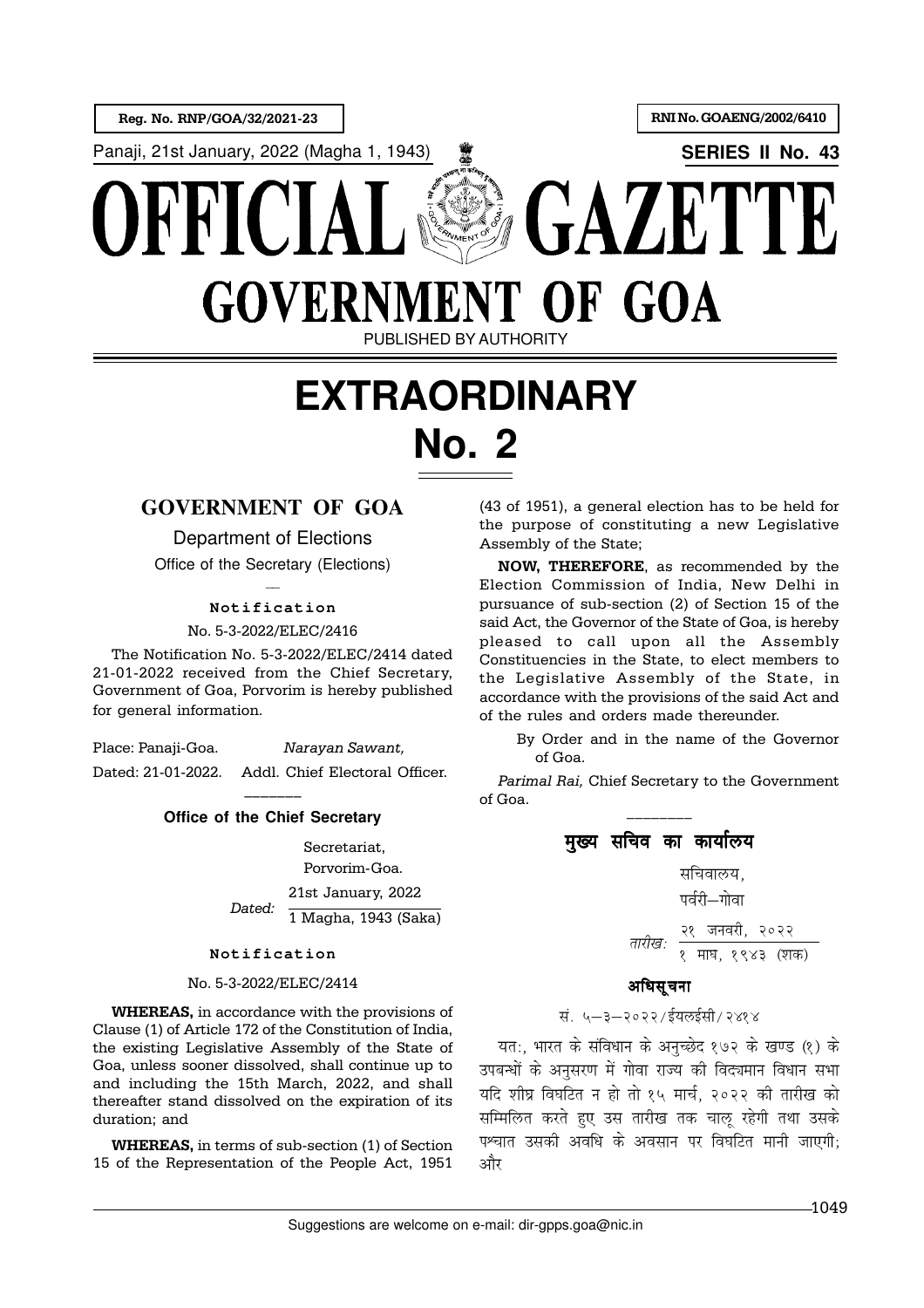यत:, लोक प्रतिनिधित्व अधिनियम, १९५१ (१९५१ का ४३) की धारा १५ की उपधारा (१) की शर्तो पर, राज्य में नई विधान सभा के गठन के प्रयोजन के लिए साधारण निर्वाचन कराया जाना है:

अत:, अब, उक्त अधिनियम की धारा १५ की उपधारा (२) के अनसरण में. जैसा कि भारत निर्वाचन आयोग ने सिफारिश की है गोवा राज्य के राज्यपाल, एतदद्वारा राज्य के सभी विधान सभा निर्वाचनक्षेत्रों से यह अपेक्षा करेंगे कि वे उक्त अधिनियम और उसके अधीन बनाए गए नियमों और आदेशों के उपबन्धों के अनुसार राज्य की विधान सभा के लिए सदस्य निर्वाचित कर दें।

राज्यपाल के आदेश से और नाम से

परिमल राय

गोवा सरकार के मुख्य सचीव।

—— $\bullet$ —— Office of the Chief Electoral Officer

#### **Notification**

No. 5-3-2022/ELEC/2415

The following Notification No. 464/GOA-LA/2022 dated 21-01-2022 received from the Election Commission of India, New Delhi is hereby published for general information.

Place: Panaji-Goa. Narayan Sawant,

Dated: 21-01-2022. Addl. Chief Electoral Officer.

ELECTION COMMISSION OF INDIA

 $\overline{\phantom{a}}$ 

Nirvachan Sadan, Ashoka Road, New Delhi - 110001

21st January, 2022 1 Magha, 1943 (Saka) Dated:

#### **Notification**

No. 464/GOA-LA/2022:- WHEREAS, the Governor of the State of Goa has, by notification issued under sub-section (2) of the Section 15 of the Representation of the People Act, 1951 (43 of 1951) and published in the Official Gazette of the State on the 21st January, 2022, been pleased to call upon all Assembly Constituencies in the State, to elect members to the Legislative Assembly of the State, in accordance with the provisions of the said Act and of the rules and orders made thereunder;

NOW, THEREFORE, in pursuance of Sections 30 and 56 of the said Act, the Election Commission of India hereby–

- (A) appoints, with respect to the said election in each of the constituencies,–
	- (a) the 28th January, 2022 (Friday), as the last date for making nominations;
	- (b) the 29th January, 2022 (Saturday), as the date for the scrutiny of nominations;
	- (c) the 31st January, 2022 (Monday), as the last date for the withdrawal of candidatures;
	- (d) the 14th February, 2022 (Monday), as the date on which a poll shall, if necessary, be taken; and
	- (e) the 12th March, 2022 (Saturday), as the date before which the election shall be completed; and
- (B) fixes the hours from 7.00 A.M. to 6.00 P.M., as the hours during which the poll shall, if necessary, be taken on the date specified above, for the election.

By order,

SANJEEV KUMAR PRASAD

Secretary Election Commission of India

भारत निर्वाचन आयोग

 $\overline{\phantom{a}}$ 

निर्वाचन सदन. अशोका रोड. नई दिल्ली- 110001

 $21$  जनवरी,  $2022$  $\overline{1 \text{ H}4 \text{ H}43}$  (शक) तारीख:

#### अधिसचना

सं. 464/गोवा— वि. स./2022— यत:, गोवा राज्य के राज्यपाल, लोक प्रतिनिधित्व अधिनियम, 1951 (1951 का 43) की धारा 15